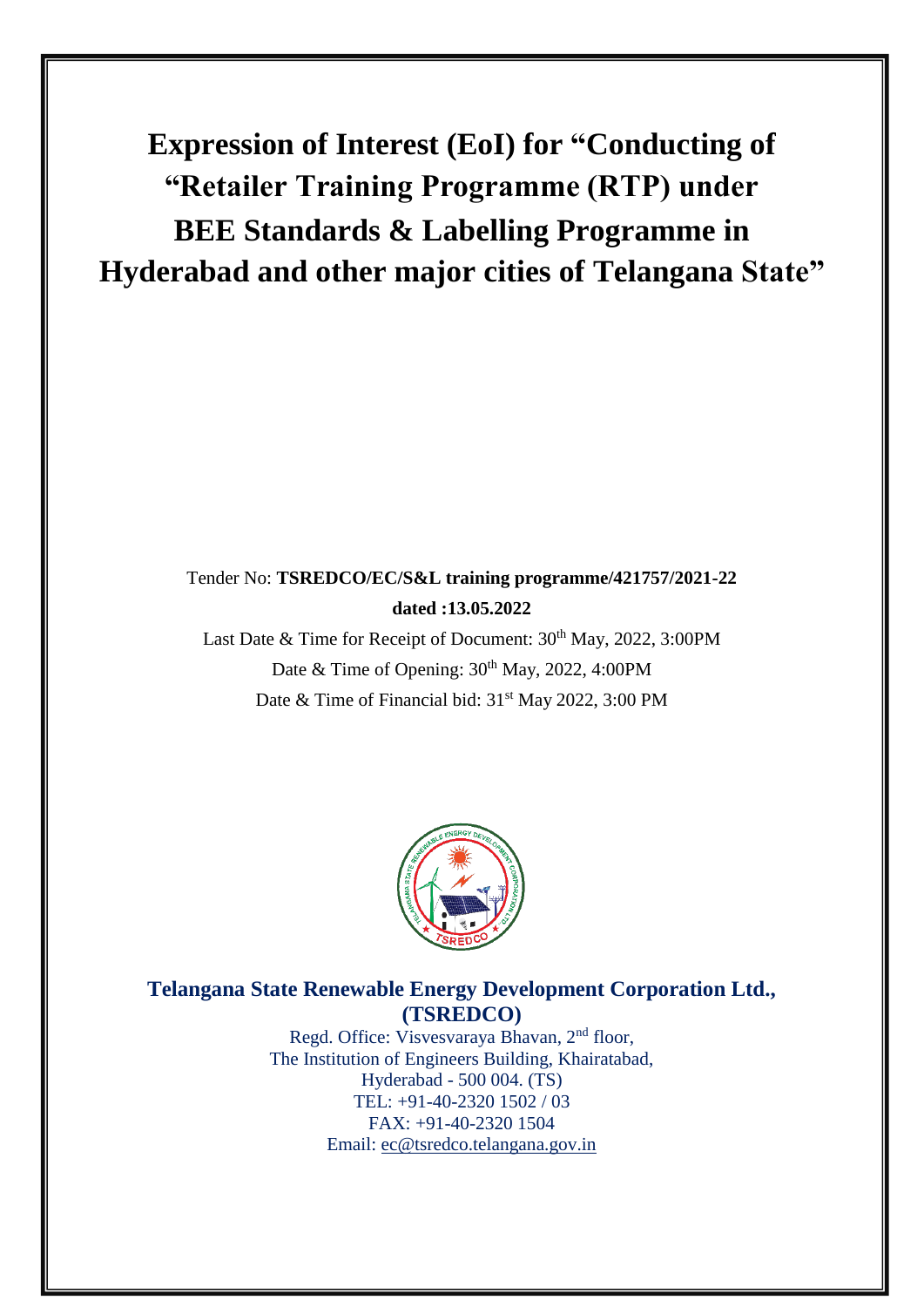# Contents

| 1.  |  |
|-----|--|
| 2.  |  |
| 3.  |  |
| 4.  |  |
| 5.  |  |
| 6.  |  |
| 7.  |  |
| 8.  |  |
| 9.  |  |
| 10. |  |
| 11. |  |
| 12. |  |
| 13. |  |
| 14. |  |
| 15. |  |
| 16. |  |
| 17. |  |
| 18. |  |

 $\overline{2}$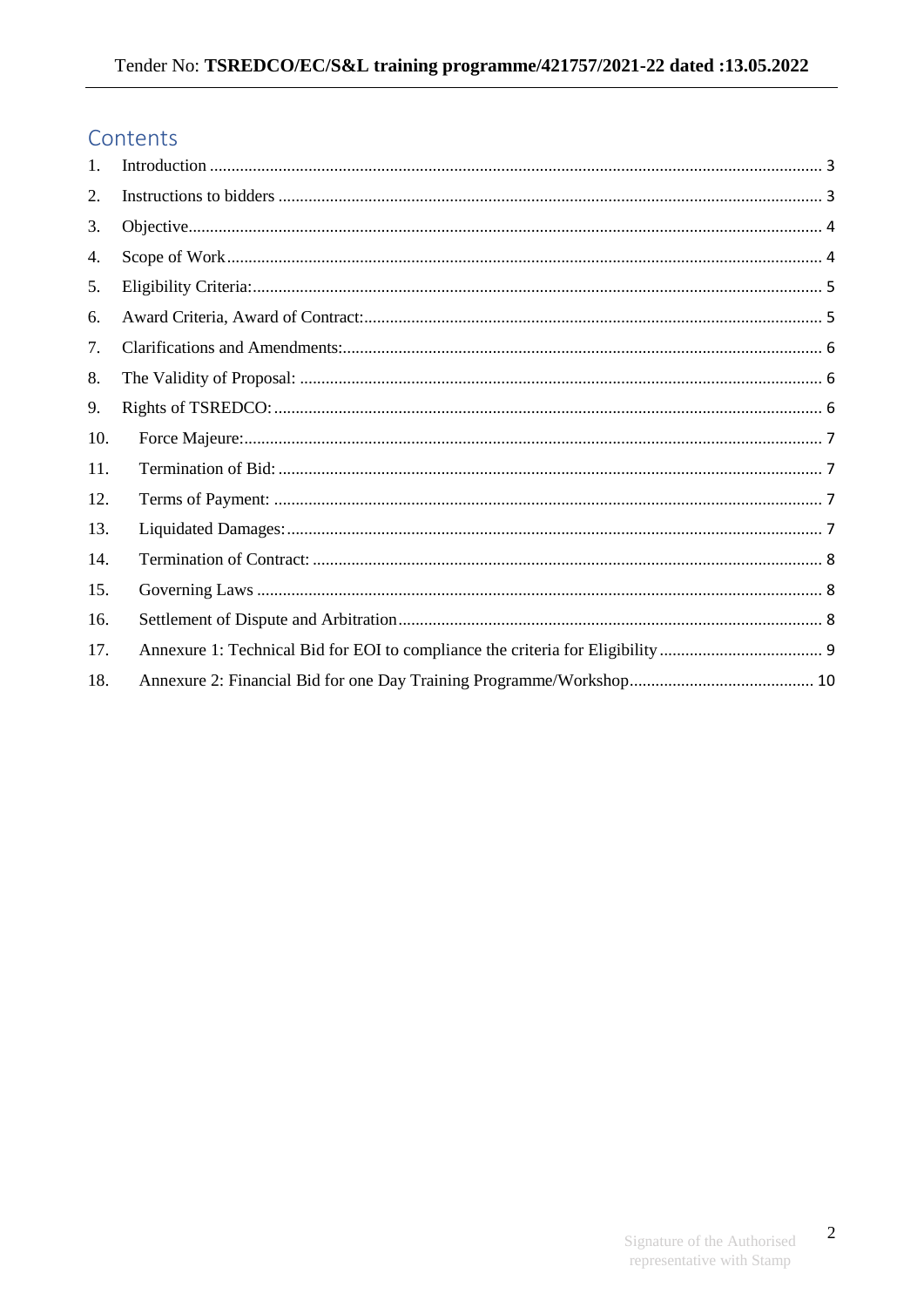### **Expression of interest (EoI)**

The TSREDCO inviting interested firms/organizations for the Expression of Interest (EOI) for-**Conducting of "Retailer Training Programme (RTP) under BEE Standards & Labelling Programme in Hyderabad and Other Major Cities of Telangana State"** 

### <span id="page-2-0"></span>**1. Introduction**

The Government of Telangana has appointed TSREDCO as the State Designated Agency (SDA) of Bureau of Energy Efficiency (BEE), Ministry of Power, Govt. of India to coordinate, regulate and enforce the provisions of the Energy Conservation Act-2001 and to implement the schemes under the said Act within the State of Telangana.

**PURPOSE OF EoI**: This EoI document is for engaging Agency for Organizing & Conducting **"Retailer Training Programme (RTP) under BEE Standards & Labelling Programme**.

The firms/organizations must be registered with the Goods & Service Tax Department having a valid GSTIN for organizing said Training Programmes. It is required to submit proposal/Interest for the above assignment, as per the brief contained in the Scope.

# <span id="page-2-1"></span>**2. Instructions to bidders**

The proposals should be necessarily submitted through Telangana E-Tender procurement platform only in the state of Telangana along with the following required documents.

- **a. Technical Proposal** should be submitted through Telangana E-Tender procurement platform. It should also include documents related to minimum eligibility criteria of Agency / Institute as per the EOI requirements.
- **b. Financial Proposal** (format at Annexure II) should be submitted through Telangana E-Tender procurement platform.
	- 1. Preliminary scrutiny of the proposal will be made to determine whether the eligibility criteria are complying, whether the documents have been submitted completely**.**
	- 2. Proposals not conforming to such preliminary requirements will be prima facie rejected and the price bid will not be opened**.**
	- 3. The proposals would be evaluated on the basis of the pre-qualification criteria and prior experience of Agency / Institute in the areas mentioned above. However, TSREDCO in its sole/absolute discretion can apply whatever criteria deemed appropriate in determining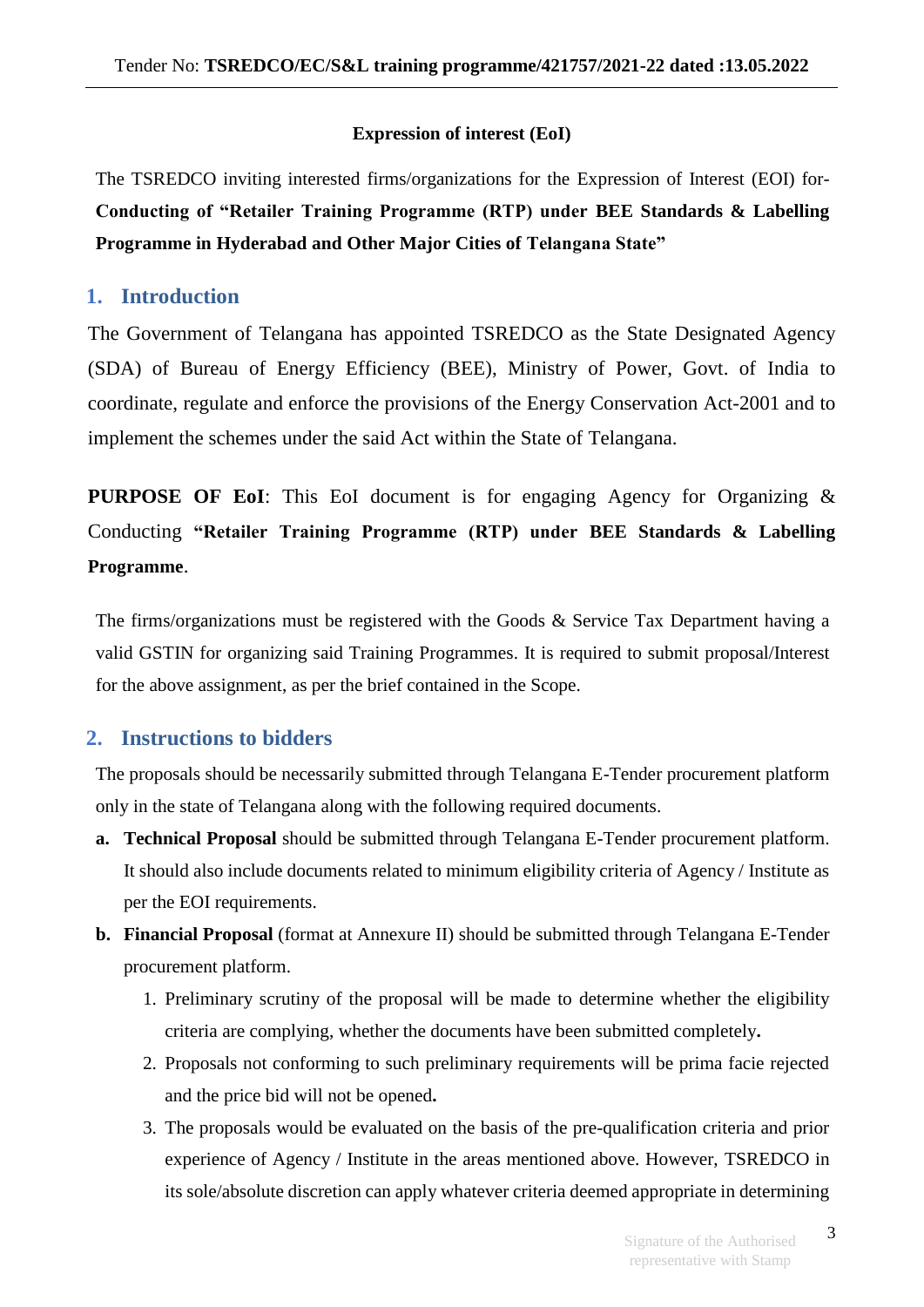the responsiveness of the proposals submitted by the respondents.

4. Financial Bids of only those Agencies / Institutes who qualify technically will be opened and evaluated.

For any query please write to [ec@tsredco.telangana.gov.in](mailto:ec@tsredco.telangana.gov.in)

### <span id="page-3-0"></span>**3. Objective**

The primary objective shall be to strengthen the Energy Conservation activities in the state of Telangana through workshops for various stakeholders.

#### <span id="page-3-1"></span>**4. Scope of Work**

- I. The selected Institutions / organisations shall conduct about 3 to 6 numbers of One day workshops on BEE Standards & Labelling and its enforcement as per TSREDCO requirement in the State of Telangana *within one year in phased manner and as requested by TSREDCO*.
- II. The details of the workshops are furnished below:

| <b>Subject/Topic of the</b><br>Workshop      | <b>Target group</b>     | <b>Place</b>                               |
|----------------------------------------------|-------------------------|--------------------------------------------|
| One day workshop on BEE                      | Retailer cum Dealers of | Hyderabad Or Any major city                |
| Standards & Labelling and<br>its enforcement | electrical appliances.  | in Telangana State Suggested<br>by TSREDCO |

III. Minimum number of participants as per the targeted group for each programme should not be less than 80 and not more than 100.

### **The following activities shall be part of the scope of work:**

- a) Finalization of agenda for the workshops in consultation with TSREDCO. However the agenda training/ workshop received from BEE are placed below. Inaugural Session • Introduction to S&L Programmes
	- Description of Star Labels and choosing the star Labelling appliances
	- Awareness about BEE Star Label Web site
	- Enforcement of S&L Programme
	- Conducting the training Quiz with max 20min duration
	- Distribution of prices and participation certificate
- b) Arrangement of Trainers including their honorarium, travel, accommodation and hospitality etc. TSREDCO may recommend the Trainers/Resource persons.
- c) The Boarding- Lodging and local travels may be provided for the two officials from **BEE**
- d) Informing the participants about the programme & continuous follow up to ensure good participation for the workshops.

4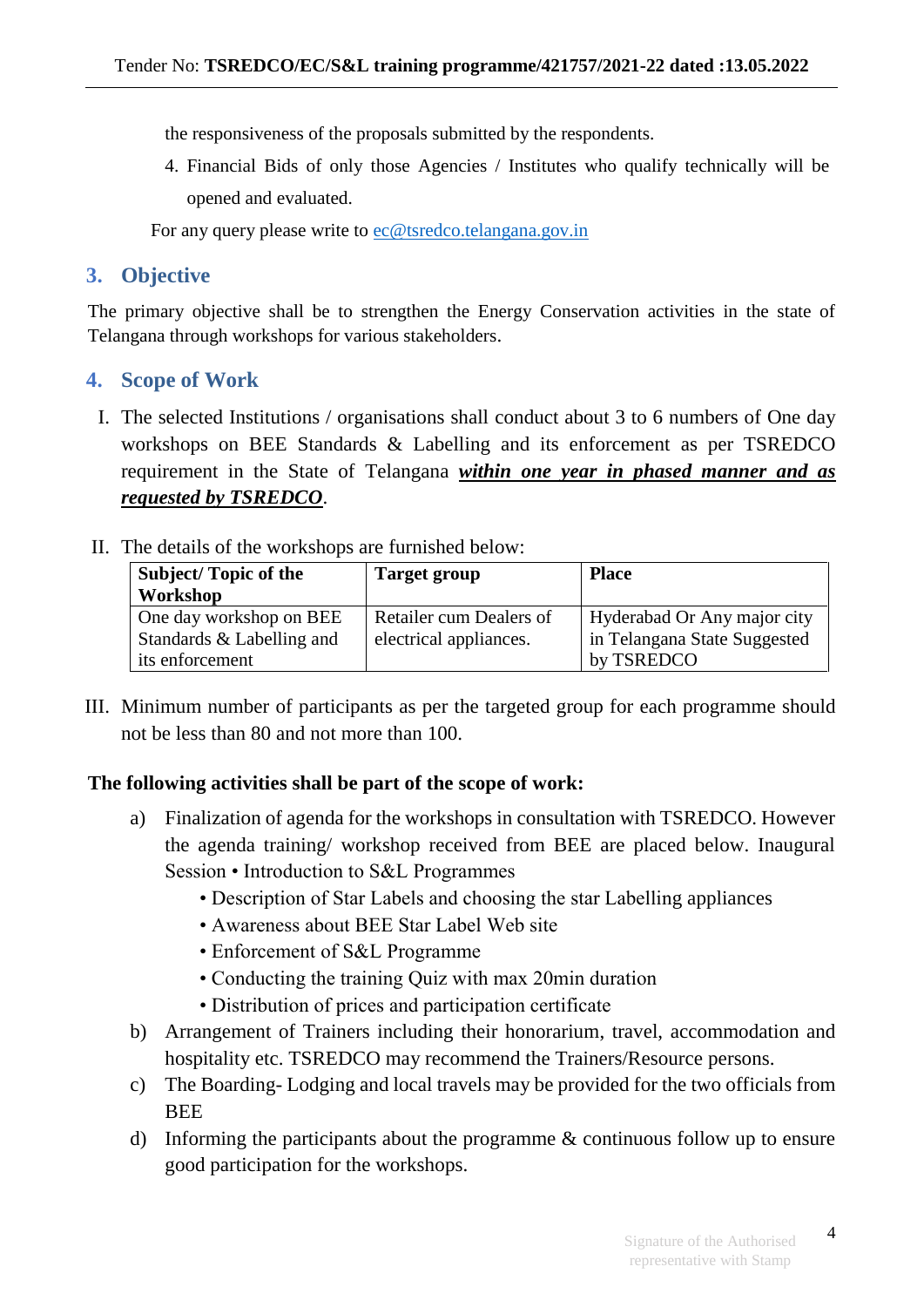- e) Good Quality Training kit which shall include pen drive/ printed training material, notebook, pen and other necessary stationary items shall be provided to the participants during the workshops.
- f) Two times tea/coffee with snacks and lunch etc to all the participants.
- g) Photography with HD quality of the event.
- h) Event posters, banners, standees, etc if any.
- i) Collecting feedback from participants.
- j) Submission of report at the end of each workshop in prescribed format to **TSREDCO**
- k) Any other requirement of TSREDCO and BEE.

Your offer comprising of with necessary documents to be uploaded in E-Tender Telangana Portal.

The EOI for *"Conducting of "Retailer Training Programme (RTP) under BEE Standards & Labelling Programme in Hyderabad and other major cities of Telangana State"* should submit necessarily in online Procurement Portal before **30th May ,2022, 3:00PM**

**The same will be opened on the same day at 4:00PM in the E-Tender Procurement Portal.**  The TSREDCO shall not assume any responsibility for any delayed in submission of the said proposal.

# <span id="page-4-0"></span>**5. Eligibility Criteria:**

- a. The Organization/firm shall have an average turnover of more than **15 lakhs** in last three financial years. Copies of Company balance sheet certified by the chartered accountant/Turnover certificate certified by CA along with ITRs.
- b. The Organization/firm shall have minimum experience of at least **15 Nos training** Programmes/workshops on Capacity buildings completed successfully during past **3 years**.
- c. The Organization/firm shall have experience of working on Government/Private platforms and must have experience of organizing training programmes, for at least **3 clients**.
- d. The Organization/firm shall have a registered/ branch/ unit office at Hyderabad such that the representative may visit the TSREDCO office whenever required (even with a short notice).
- e. The Organization/firm shall not be blacklisted/ banned by any private or state / central Government agencies/organisations. The firm shall submit a self-declaration on company letter head mentioning the same duly signed by the authorised person.

# <span id="page-4-1"></span>**6. Award Criteria, Award of Contract:**

The procuring entity TSREDCO reserves the right to accept or reject any proposal, and to annul the solicitation process and reject all proposals at any time prior to award the contract, without thereby incurring any liability to the affected Organization or any obligation in form the affected Organization or organizations of the grounds for the organizations action. The organization/firm whose proposal after being evaluated is considered to be the most responsive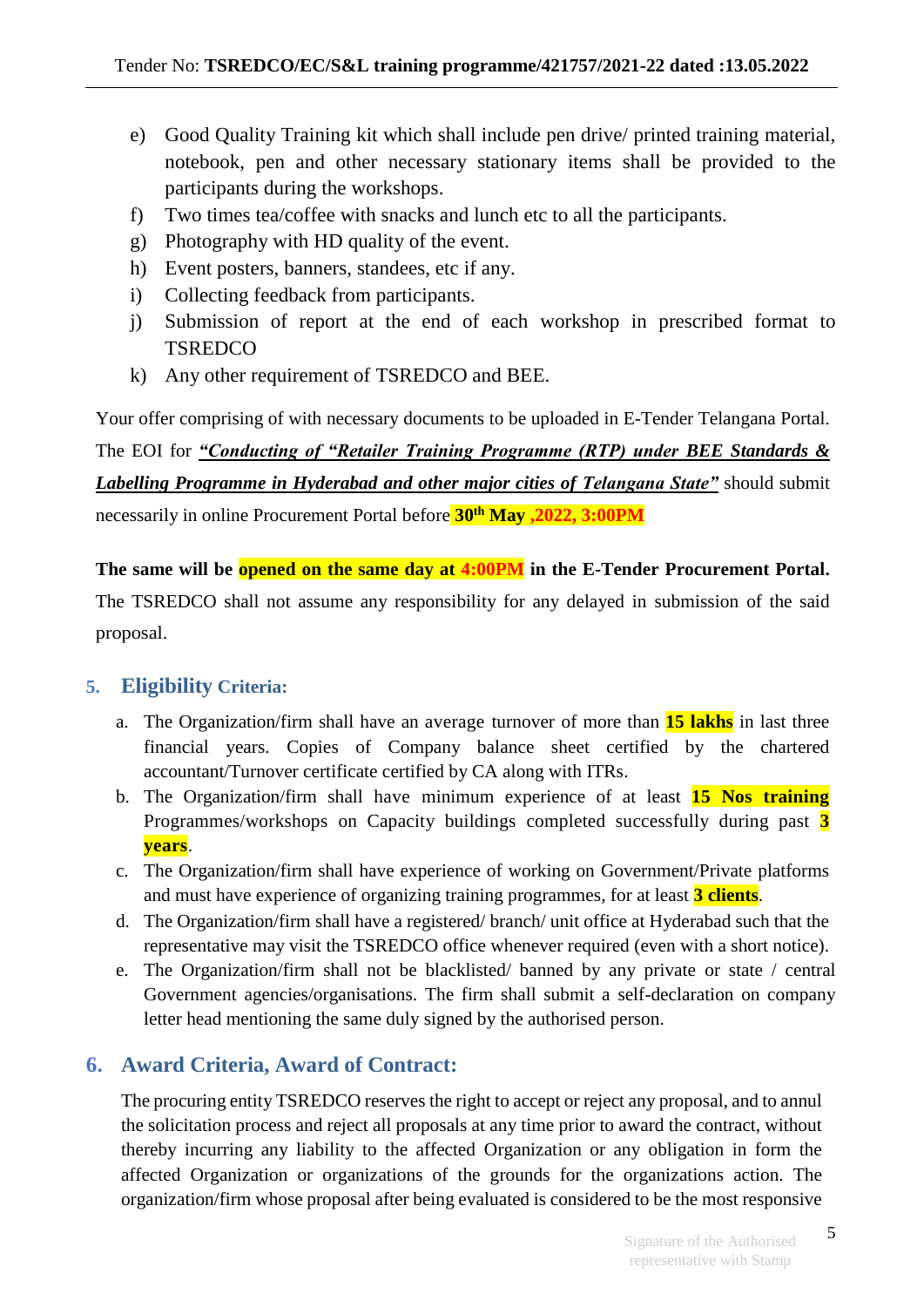to the needs and activity of TSREDCO will be awarded the contract. TSREDCO have right to negotiate the successful bidder for further reduction of price.

### <span id="page-5-0"></span>**7. Clarifications and Amendments:**

- a. During technical evaluation of the proposals, TSREDCO may, at its discretion, ask Respondents for clarifications on their proposal. The Respondents are required to respond within the time frame prescribed by TSREDCO.
- b. At any time prior to the last date for receipt of bids, TSREDCO, may, for any reason, Whether at its own initiative or in response to a clarification requested by a prospective respondent, modify the EOI document by Corrigendum/ Addendum. In order to provide prospective respondent reasonable time in which to take the amendment into account in preparing their bids, TSREDCO may, at its discretion, extend the last date for the receipt of Bids and/or make other changes in the requirements set out in EOI and/or cancel the EOI. The amendments shall be notified through Telangana E-procurement platform and such amendments shall be binding on the bidding agencies.

### <span id="page-5-1"></span>**8. The Validity of Proposal:**

It shall remain valid for a period of 90 days from the date of opening of price bid. A proposal valid for shorter period may be rejected as non-responsive.

#### <span id="page-5-2"></span>**9. Rights of TSREDCO:**

- a. TSREDCO reserves the right to cancel the Tender at any stage and call for fresh TENDER /or Tenders for this project.
- b. TSREDCO reserves the right to cancel/extend/alter the bid conditions at any time.
- c. If the tender process / work is stalled due to legal intervention or due to natural calamities, no Compensation will be paid.
- d. TSREDCO reserves the right to accept or reject any proposal, and to annul the process and reject all proposals at any time prior to the signing of the agreement, without there by incurring any liability to the affected Respondent(s) or any obligation to inform the affected respondent (s) of the grounds for such decision.
- e. The agency / firm / institution selected for the work will have to maintain the confidentiality of the information compiled. In no case the agency / firm / institution would be allowed to use the data or share the information with anyone else, except for the TSREDCO. TSREDCO shall hold the copyrights over any of the data collected or compiled during the course of the awards.
- f. TSREDCO requires that recipients of this document to maintain its contents in the same confidence as their own confidential information and refrain from any public disclosure whatsoever.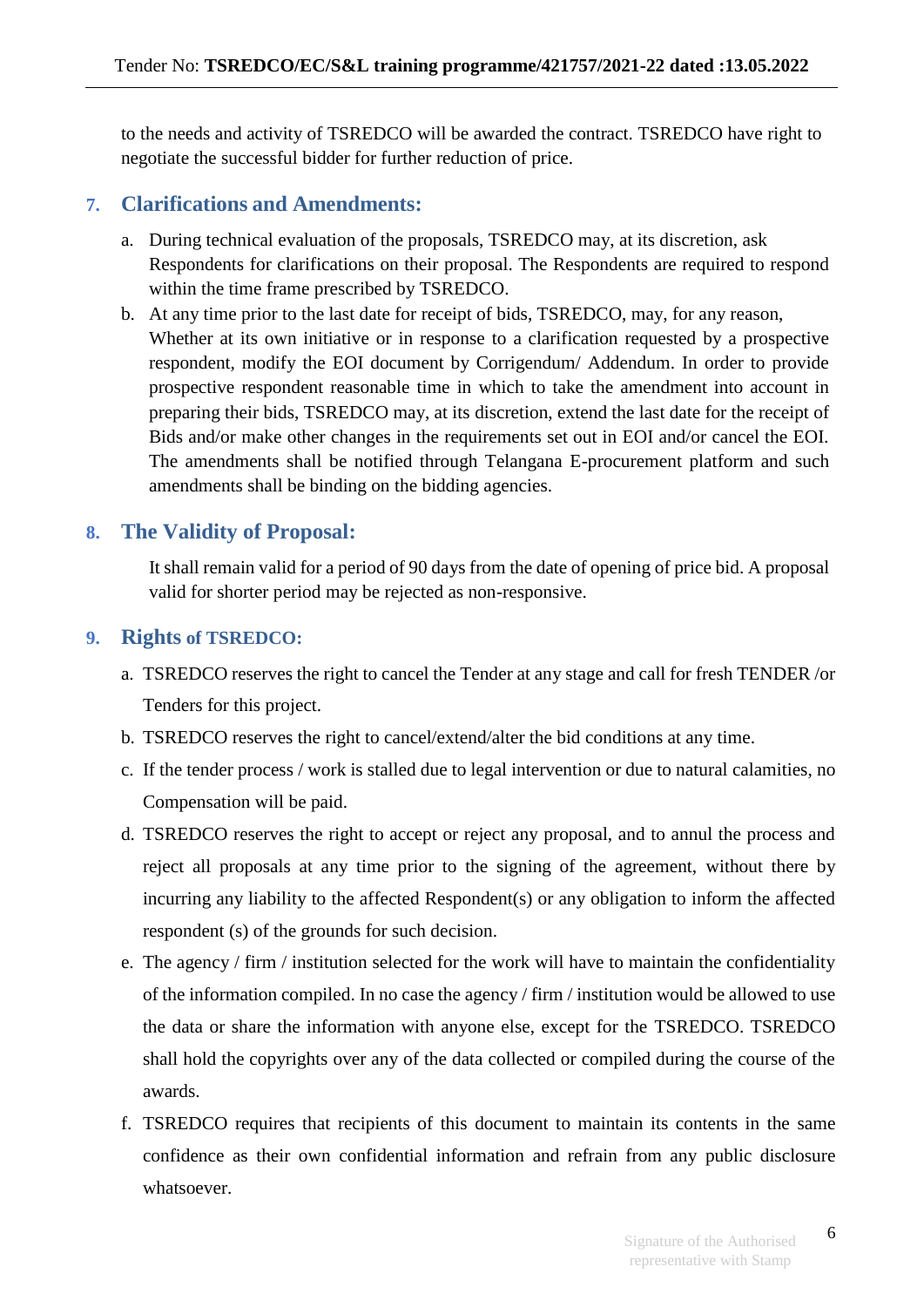g. TSREDCO reserves the right modify the capacity of participants for the workshop at any time after award of work.

## <span id="page-6-0"></span>**10. Force Majeure:**

Shall mean and be limited to the following:

- a) War /hostilities;
- b) Riot or Civil commotion;
- c) Earthquake, flood, tempest, pandemic, lightening or other natural physical disaster;
- d) Restrictions imposed by the Government or other statutory bodies which prevents or delays
- e) the execution of the Contract by the appointed Agency / Firm /Institute; In the event of any force majeure cause, agency or the TSREDCO shall not be liable for delays in performing their obligations under this order and the completion dates may be extended, for a period not exceeding the period of delay attributable to the causes of Force Majeure. Neither the TSREDCO on or the Agency shall be liable to pay extra costs provided it is mutually established that Force Majeure conditions did actually exist.

# <span id="page-6-1"></span>**11. Termination of Bid:**

TSREDCO shall have the right to reject/cancel this bidding process any time before issuing letter of award to the selected agency / institute.

# <span id="page-6-2"></span>**12. Terms of Payment:**

- a. 100% payment shall be released after completion of each workshops/ training programs and Submission of report for the work assigned to the satisfaction of TSREDCO.
- b. TDS will be deducted as applicable.
- c. Invoice shall be raised in the name of TSREDCO with GST 36AAFCT0853J1Z7
- d. The tax invoice must be raised against to TSREDCO after the completion of scheduled training
- e. If the due date for filing of GST is not yet completed an indemnity bond cum undertaking in favour of TSREDCO for filing of GST return and payment of GST to the Government ( in the format provided by TSREDCO) should be submitted for release of payment and if due date is completed, the proof of filing may be submitted.

# <span id="page-6-3"></span>**13. Liquidated Damages:**

The time allowed for carrying out the work as per the work order shall be strictly observed by the Agency / Institute and shall be reckoned from the date on which the order to commence the

7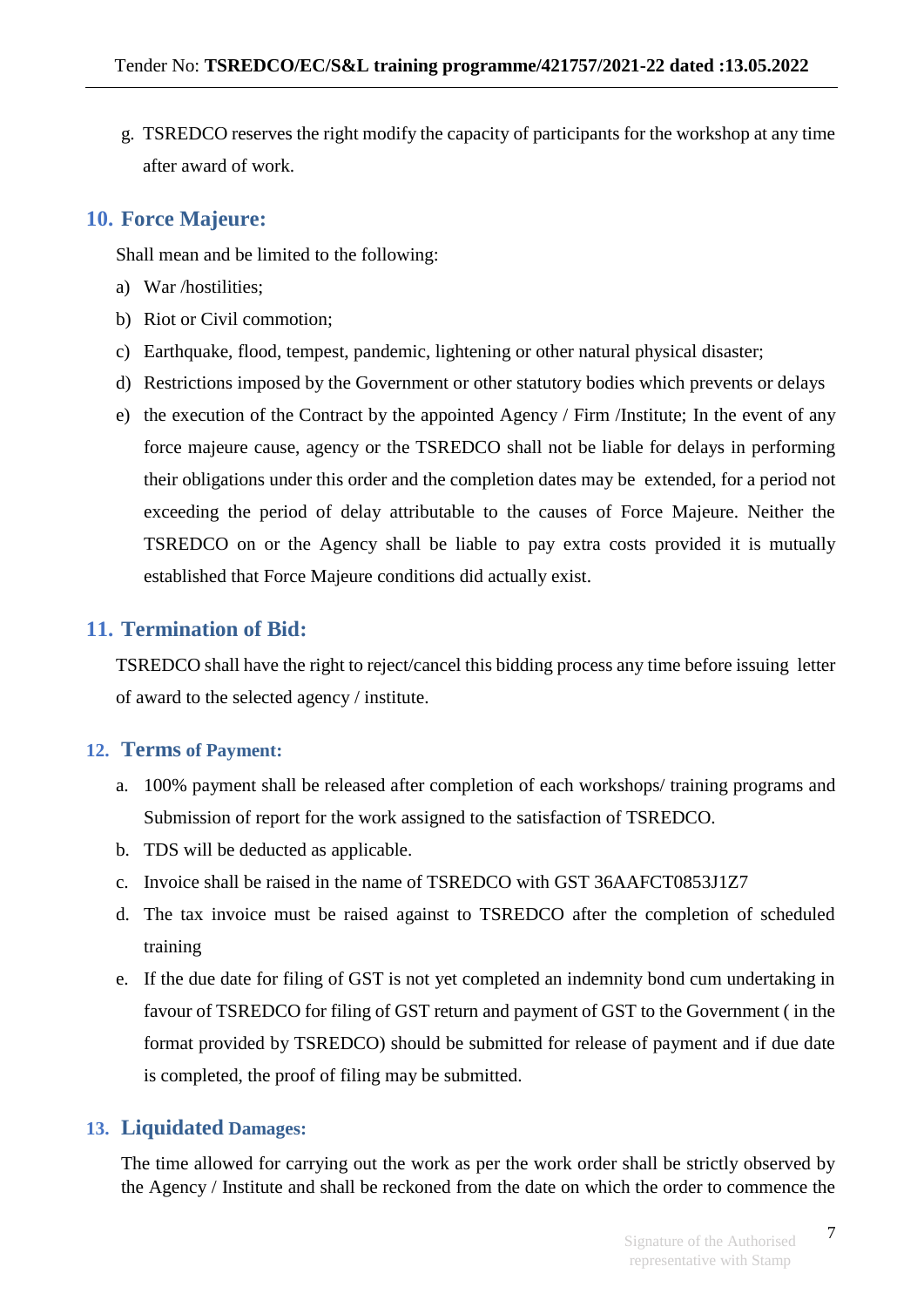work is given to the Agency/ Institute by TSREDCO. The work throughout the stipulated period of the contract shall be proceeded with all due diligence (time being deemed to be the essence of the contract on the part of the Agency / Institute). In case, the Agency / Institute fail to complete the work within the stipulated period as specified in the work order, shall attract penalty at the rate of 0.5% of total contract value per 10 weeks of delay subjected to maximum of 5% of the total contract value. Once the maximum is reached TSREDCO may consider for termination of the contract and get the balance works done by engaging other agency/institute.

### <span id="page-7-0"></span>**14. Termination of Contract:**

TSREDCO shall have the right to terminate the contract of the agency at any time during the tenure of the work, if the performance of the agency is found to be unsatisfactory or in violation of any clause of the EOI pertaining to execution of the work. For termination of the contract, TSREDCO shall provide the agency a notice of minimum of 15 days, to allow the agency to clarify its position of the observed unsatisfactory performance. If the clarification provided by the agency is not up to the satisfaction of the competent authority of TSREDCO, the contract of the agency will be terminated.

### <span id="page-7-1"></span>**15. Governing Laws**

- a. This work shall be governed by the Indian Laws for the time being in force and the State of Telangana courts alone shall have the exclusive jurisdiction on all matters arising under the Contract.
- b. Service providers of the appointed Agency / Consortium shall not collect from any stakeholders, any amount whatsoever. Necessary action will be taken in case it is found that the condition has been violated by the service provider.

### <span id="page-7-2"></span>**16. Settlement of Dispute and Arbitration**

a. The Bidder / Consortium and the TSREDCO shall endeavour their best to amicable settle all disputes arising out of or in connection with the Contract in the following manner:

i. The Party raising a dispute shall address to the other Party, a notice requesting an amicable settlement of the dispute within seven (7) days of receipt of the notice. 17

ii. The matter will be referred for negotiation between Vice Chairman & managing Director, TSREDCO and the Authorized Official of the Bidder. The matter shall then be resolved between them and the agreed course of action documented within a further period of 15days.

a. In case of any dispute between the Parties is not settled by negotiation in the manner as mentioned above, the same may be resolved exclusively by arbitration and such dispute may be submitted by either party for arbitration within 20 days of the failure of negotiations. The arbitration shall be conducted in accordance with the provisions of the Arbitration & Conciliation Act, 1996.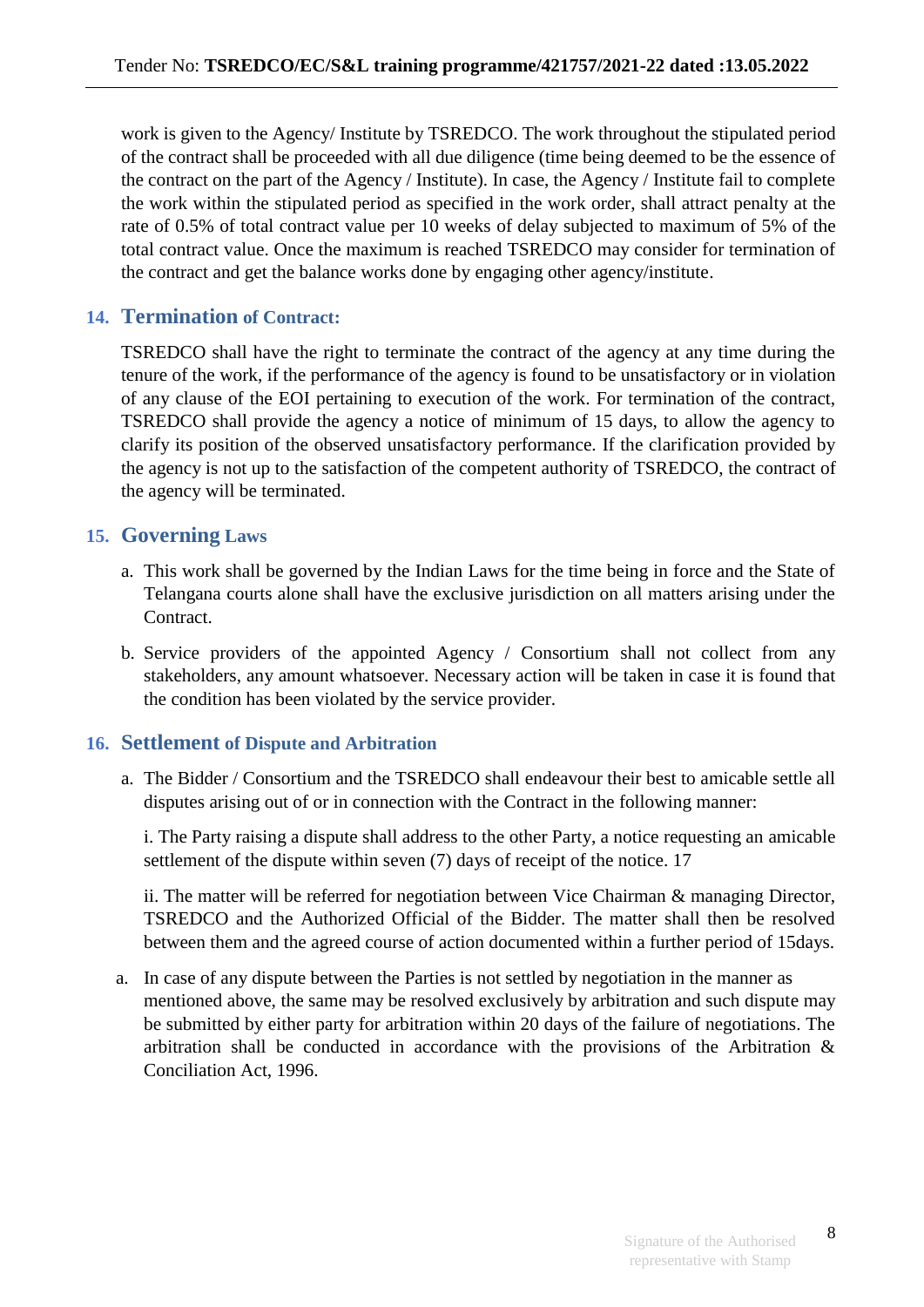| Sl.No. | <b>Particulars</b>                        | <b>Description</b> |
|--------|-------------------------------------------|--------------------|
| 1.     | Name, Address, email and telephone        |                    |
|        | Number of the agency/firm                 |                    |
| 2.     | Name. Designation, Address and Contact    |                    |
|        | no. of the authorized person              |                    |
| 3.     | Whether firm is registered, PAN $&$ GST   |                    |
|        | (Please attach copies)                    |                    |
| 4.     | Detail of experience of 15 Nos training   |                    |
|        | programmes/workshops. (List the works     |                    |
|        | and enclose the proof of documents such   |                    |
|        | copies of work orders, work<br>as         |                    |
|        | completion certificates etc.)             |                    |
| 5.     | Detail of similar assignment if any       |                    |
|        | (Please attach copy with sanction letter/ |                    |
|        | work order)                               |                    |
| 6.     | Latest Tax Return (Please attach copy)    |                    |
| 7.     | Annual Turnover: 2018-19, 2019-20 and     | 2018-19            |
|        | 2020-21. (Enclose balance sheet/          | 2019-20            |
|        | turnover certificate certified by $CA$ )  | 2020-21            |
|        |                                           |                    |

#### <span id="page-8-0"></span>**17. Annexure** 1: **Technical Bid for EOI to compliance the criteria for Eligibility**

(Attach separate sheets, if necessary)

#### Declaration**:**

This is to certify that I/We before signing this job assignment have read and fully understood all the terms and conditions contained in the document and undertake myself/ourselves to strictly abide by them.

> **Signature of the officer with name, Designation, seal and date**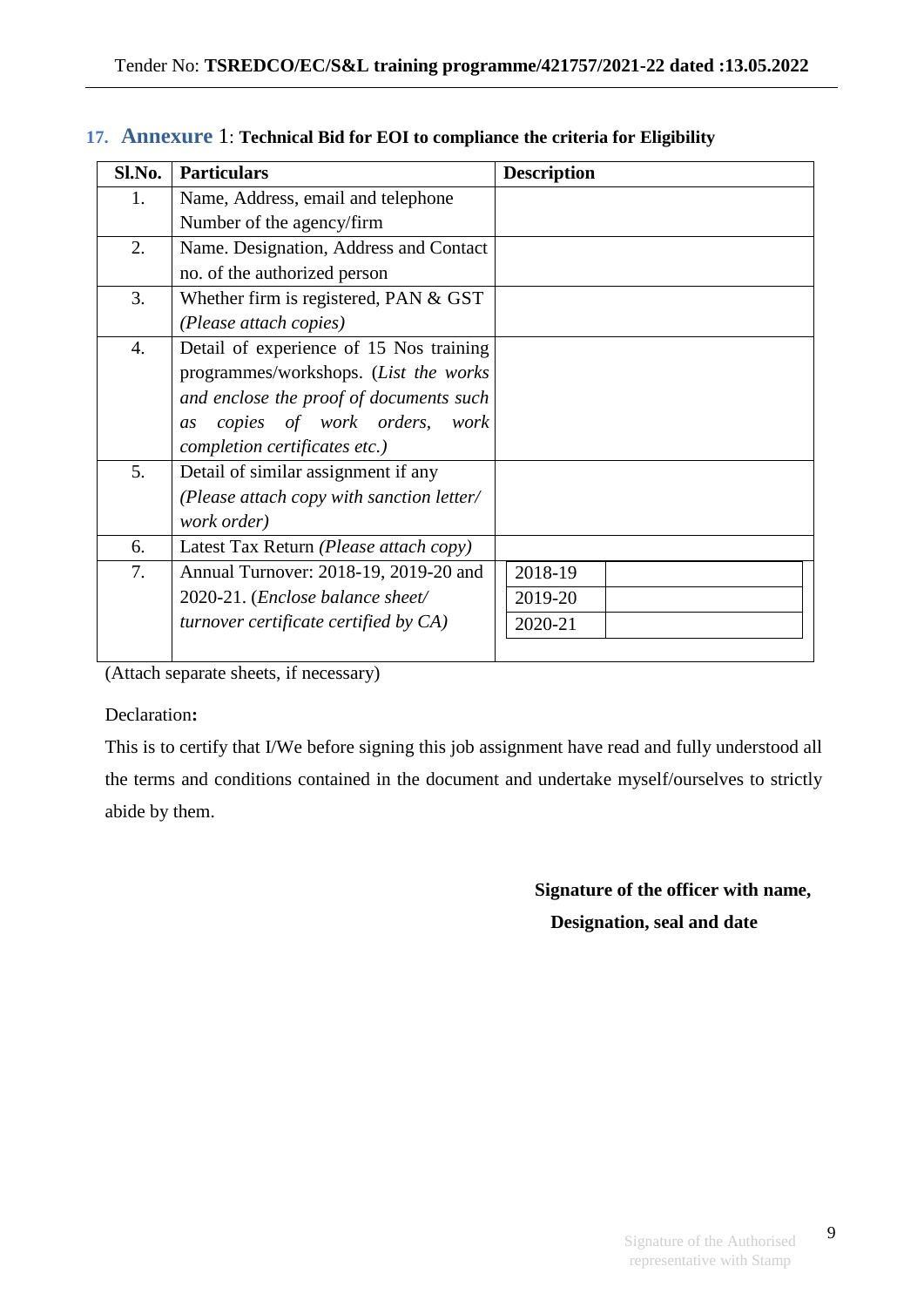### <span id="page-9-0"></span>**18. Annexure 2: Financial Bid for one Day Training Programme/Workshop** ( to be printed and signed on the company letter head))

Name of the work: **Conducting of "Retailer Training Programme (RTP) under BEE Standards & Labelling Programme in Hyderabad and other major cities of Telangana State"** 

| Sl.No. | <b>Description</b>                                                                                               | <b>Quoted Rate</b><br>(in INR) | GST (in<br>INR) | <b>Total</b><br>(in INR) |
|--------|------------------------------------------------------------------------------------------------------------------|--------------------------------|-----------------|--------------------------|
|        | Organization/Agency charges for <b>One day</b><br>workshops on BEE Standards &<br>Labelling and its enforcement. |                                |                 |                          |

Note:

- *1. Please provide detail financial implication to the organization with break up. (All prices/rates quoted must comply with the terms and conditions of Scope of Work.)*
- *2. Rate quoted should be inclusive of the cost of Services, Manpower cost, Transportation, inclusive of charges of GST and other taxes as applicable.*

#### **Declaration:**

This is to certify that I/We Name of the authorised person, Name of Organization before signing this financial price, have read EoI and fully understood all the terms and conditions mentioned in the document and undertake myself/ourselves to strictly abide by them

> **Signature of the firm with name, Designation, seal and date**